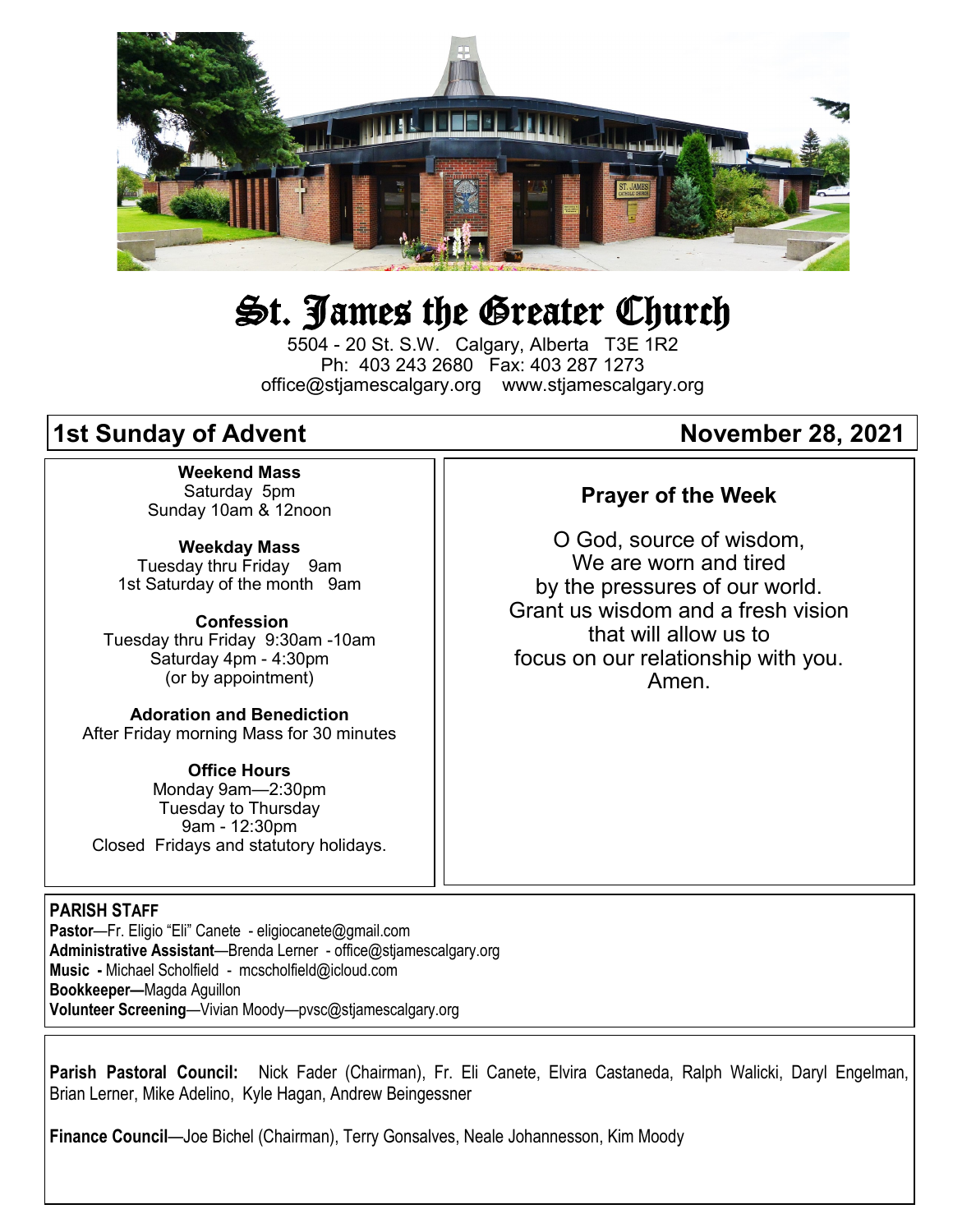# **The Shepherd Speaks—Fr. Eli Canete**

"To you, I lift my soul, o my God. In you, I have trusted, let me not be put to shame. And let none who hope in you be put to shame."

We begin the first Sunday of Advent with these words from Psalm 24, our Entrance Antiphon as we celebrate the Mass. What makes you and me ashamed? Past sins of shame and guilt? To some, they do not like the way they look in a mirror. Or you compare your finances to someone else who is better off than you. Or shame comes about because we think we have failed to live up to the expectations -often a set of impossible expectations. Or shame because we feel we are unworthy of the love of the Lord.

 Shame can be overwhelming but how much more overwhelming is the unconditional and merciful love of Jesus for each one of us. That love of the Lord is telling is that no one who believes in Him will be put to shame. That love of Jesus is healing and removing all shame and guilt in each one of us. That love of Jesus is giving us the strength of character and firmness of our faith to be on guard, to be vigilant and to withstand any trials in life.

 In the Gospel, Jesus says to His disciples, be on guard so that your hearts are not weighed down with all the worries in life. Be always alert and pray that you may have the strength. Jesus is reminding us that everything in this world is passing. Nothing is permanent. Our life, our body, our possessions will just pass away. In the face of mortality of life and of the entire world, Jesus is bringing us hope. When these signs begin to happen, stand erect and raise your heads because your redemption is at hand.

 As we begin the season of Advent, we place all our hopes in our Lord Jesus our Savior. Advent is a time of waiting for Christ, allowing Jesus to be reborn in our lives. It is also a time of setting aside our shame and guilt by returning to the Lord and purifying our hearts by repentance and reconciliation with our God.

 Prophet Jeremiah provides us in the first reading the value and the blessing of waiting and hoping for the coming of the Lord with love and joyful anticipation. Jeremiah 33:14 tells us that the days are coming when God will visit His people.

 Many of us will have busy days ahead as we prepare for Christmas. Many of us will gather with family and friends this Christmas. Let us get ready with our hearts renewed by bringing all the members of our family in an encounter of Jesus in the sacrament of Reconciliation.

 Let us encourage our children to reach out and share the blessings we have, giving something to the poor and to those who need most our help. Let us also find time to examine our lives and find ways as well, to involve and help our own Church's needs and the needs of others. Charity begins in our homes and in our community. Please continue to help reach our goal for (TIA) Together In Action. God bless your generous hearts!

#### **MASS INTENTIONS**

| 9:00am             | Tuesday, November 30<br>Peter Thien Nguyen-R/S                                   |
|--------------------|----------------------------------------------------------------------------------|
| 9:00am             | <b>Wednesday, December 1</b><br>Theresa Linh Nguyen-R/S                          |
| 9:00am             | <b>Thursday, December 2</b><br>Intention of Lauren Lerner                        |
| 9:00am             | <b>Friday, December 3</b><br>Maria Gam Vu-R/S                                    |
| 9:00am<br>5:00pm   | <b>Saturday, December 4</b><br>Intention of Colette Phan<br>Jennifer Edwards-R/S |
| 10:00am<br>12:00pm | <b>Sunday, December 5</b><br>Intention of Mary Lojek<br><b>St. James Parish</b>  |

#### **Ushers Needed**

We are looking for men, women and teens 16 and older who are interested in ushering. As our Mass attendance numbers have increased, it is apparent that there is a need to have ushers in place for our weekend Masses and especially as we start to plan our Christmas Mass schedule. Training will be provided as protocols have changed. Please contact the office as soon as possible if you would like to usher.

**Seating:** To help with seating, especially at our busier Mass times, please consider moving to the middle of the longer pews to allow for better use of seating and easier entry for those coming later.

**Sunday Missals**—The 2021/22 Living with Christ Sunday Missals are now here. They are on the book cart as you come into the sanctuary. Missals are \$5.00 each. Please leave payment in the box attached to the cart.

#### **November 21**

Regular \$7361 PAPS \$2748 \$10109

2021 Together in Action Goal: \$25,353 Collected: \$20,136 *Please help us reach our TIA goal!*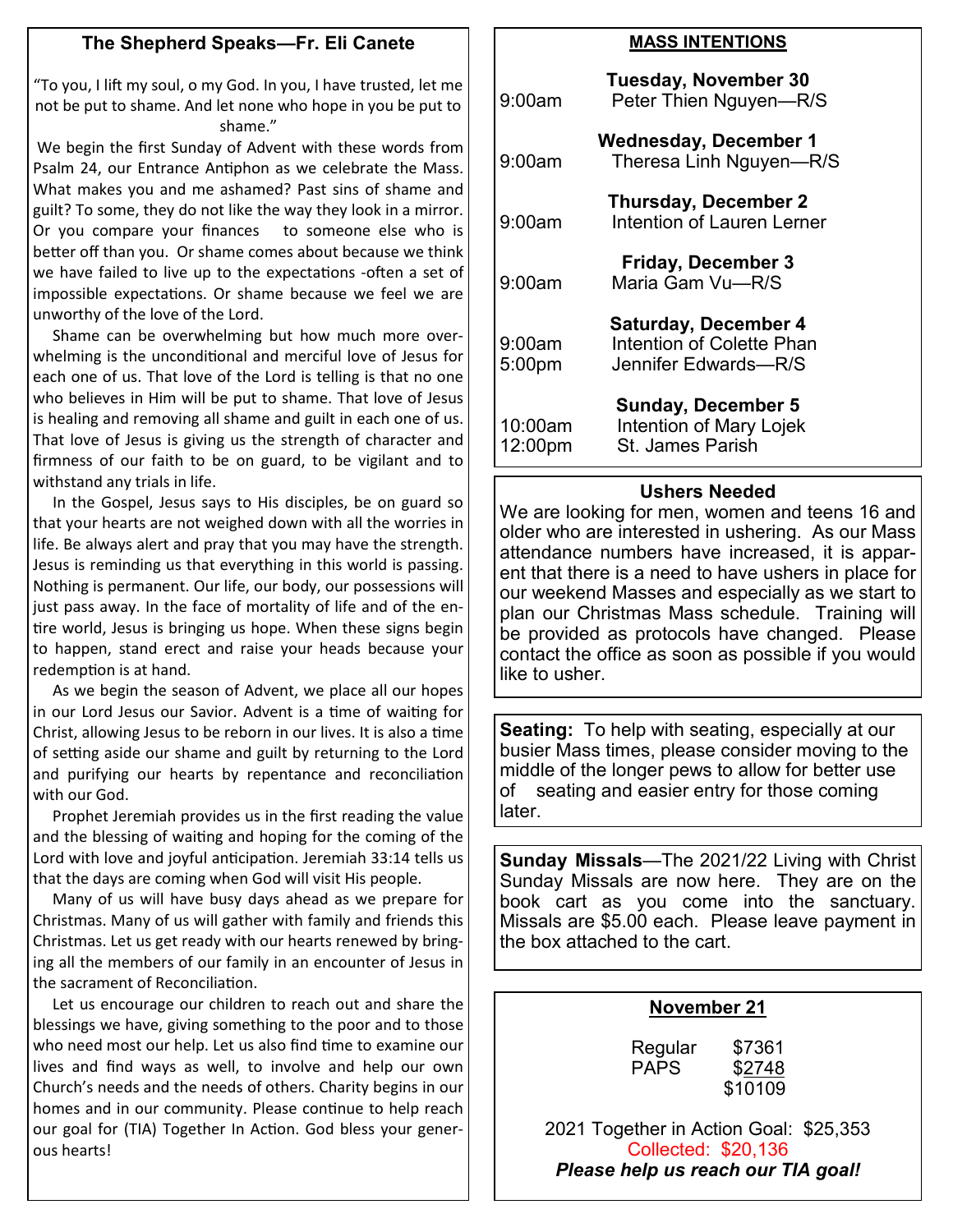# **SACRAMENT OF CONFIRMATION Class Registration NOW OPEN**

Preparation for the Sacrament of Confirmation is open to all Catholic students who are in grade 6 or higher and who have already received the sacraments of Baptism and First Eucharist. Our program will be a combination of 5 monthly in-class sessions at the parish (Thursdays from 6:00-7:30pm) and 11 sessions with the *CHOSEN*  online program. This program takes young people on a journey through the Catholic faith in all its richness and vitality. Teens will be captivated by the story from Creation through salvation history, and will come to see how the sacraments, prayer, and discipleship are the keys to a happy life. The *CHOSEN* program is nothing short of winning over the hearts of teens and making them disciples for Christ.

In-class sessions will be presented by Fr. Eli and our Confirmation Sacrament Coordinator, Vicki Oliphant. In-class sessions are **parent/student classes** with a parent attending each session with their child. Parent(s) and child will be seated together and physically distanced from other households. Registration deadline is January 14th, 2022 but it is recommended that you **register early as space is limited** and to avoid disappointment if the class is full. Registration forms can be found at the SW entrance of the church, at the office, and on our website. Return completed forms to the office along with a copy of your child's baptism certificate. More information and class schedule will be provided at time of registration.



# **Donation Envelope Boxes**

Envelope boxes are available now in the parish hall. Please stop by to pick yours up as you come into Mass. If you do not see a box assigned to you but would like one, please contact the office or leave your information on the notepad provided by the envelopes so that a box can be prepared for you.

# **Confession & Adoration**

As we will not be holding our usual Penitential Celebrations, Fr. Eli will be hearing Confession on Friday **December 3 & 10** from **6pm-8pm**. The Blessed Sacrament will be exposed during these times.

# **Lighting our Advent Wreath**

Would you or your family like to sign-up to light the Advent wreath at one of the Masses during Advent? We need 12 volunteers (families, couples or singles). Please contact Brenda in the office to schedule a Saturday or Sunday Mass time.



# **Christmas Schedule**

# **ONLINE SIGN UP WILL BE REQUIRED AND WILL OPEN ON DECEMBER 1st.**

**Christmas Eve**  3pm, 5pm, 7pm

**Christmas Day**  10am, 12pm

**New Year's Eve** 5pm

**New Year's Day** 10am

Access to the sign-up will be through our website as before. If you are unable to do the online sign-up, please contact the office for assistance. Remember that EACH family member needs to be registered individually. Please only sign up for **ONE** Christmas Mass and **ONE** New Year's Mass to allow everyone to get the opportunity to attend. If you book seats for a Mass you will not be attending, please advise the office as soon as possible.

# **Festival of Creches**

December 10th 6-8pm December 11th 10am-7pm St Mary's Cathedral Suggested Donation: \$20/family, \$5/single Bring some loonies for a chance to win a new Nativity Scene!

You are invited to attend the "Festival of Creches" , an exhibit of magnificent Nativity scenes from around the world., accompanied by live seasonal music. This event is a fundraiser for West Plains Foundation, a registered charitable organization to promote women's vital role in the family and society.